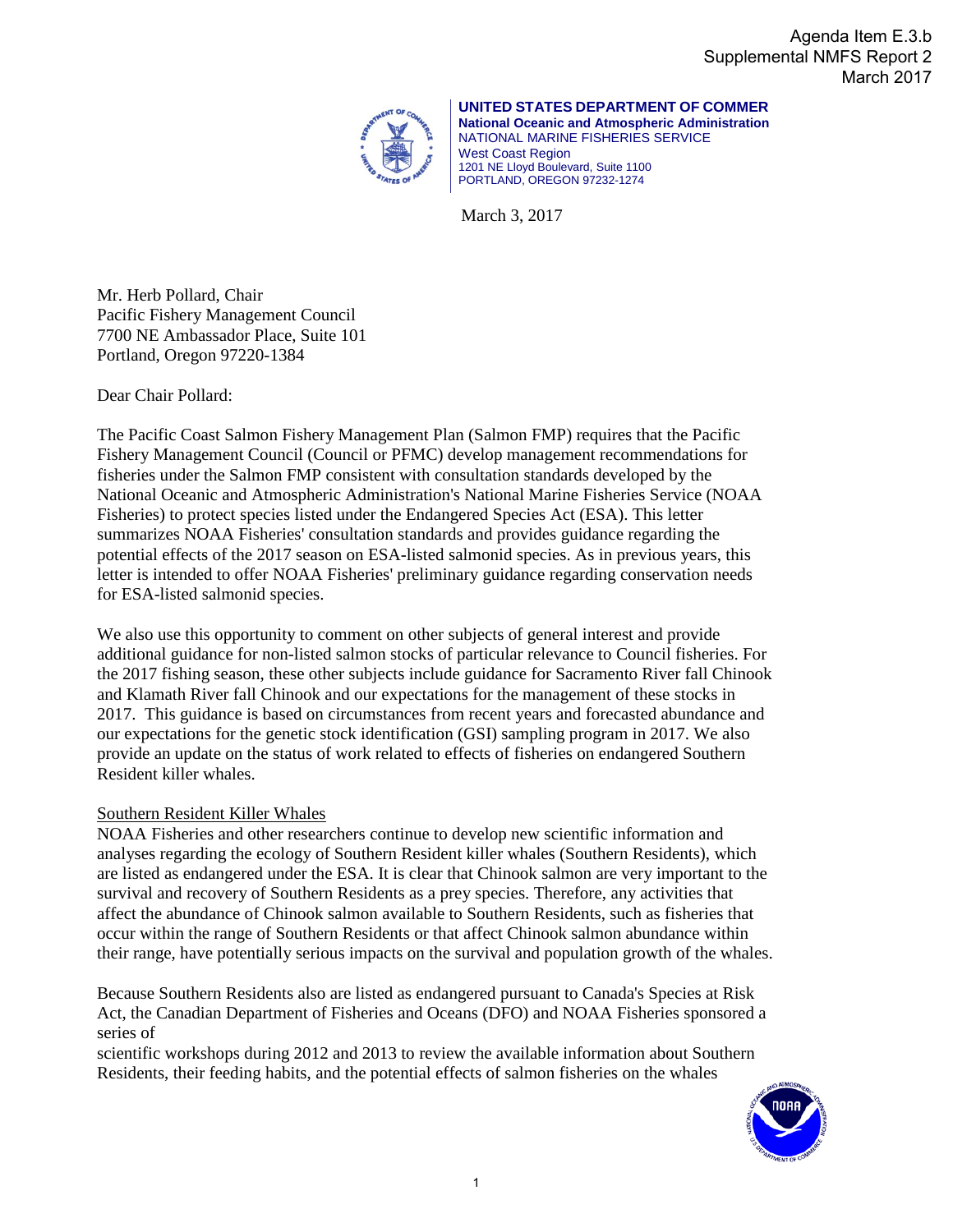through reduction in the abundance of their prey. A panel of seven independent scientists was selected to oversee and participate in the process and produce a report documenting its findings. The independent panel issued its final report on November 30, 20[1](#page-1-0)2.<sup>1</sup>

NOAA Fisheries is continuing to consider all aspects of the final report of the independent science panel to inform new consultations on fisheries and to evaluate the need to reinitiate existing fishery consultations. In addition, we are pursuing several research projects identified in the report. These projects focus on the whales' migration patterns, feeding habits, health condition and preference for Chinook salmon as prey. With regard to prey, we are working to improve our understanding of which salmon runs and timing might be most important to address any food limitations for the whales and to also understand the roles of other salmon predators and fisheries that can affect prey availability for the whales.

For more information about the status of Southern Resident killer whales and the species' conservation and recovery, please refer to NOAA Fisheries' "Species in the Spotlight" Priority Action Plan:

[http://www.nmfs.noaa.gov/stories/2015/05/05\\_14\\_15species\\_in\\_the\\_spotlight.html](http://www.nmfs.noaa.gov/stories/2015/05/05_14_15species_in_the_spotlight.html) and the most recent 5 year status review

[http://www.westcoast.fisheries.noaa.gov/publications/status\\_reviews/marine\\_mammals/kw](http://www.westcoast.fisheries.noaa.gov/publications/status_reviews/marine_mammals/kw-review-2016.pdf)[review-2016.pdf.](http://www.westcoast.fisheries.noaa.gov/publications/status_reviews/marine_mammals/kw-review-2016.pdf) In that status review, NOAA Fisheries concluded that the current population of 78 whales should remain listed as endangered.

NOAA Fisheries is considering a risk assessment framework based on the scientific information reviewed by the panel and updated analysis. We continue our work to develop a structured process to evaluate the effects of changes in salmon abundance on survival and recovery of the Southern Residents. We will seek input from the public and fishery management entities on the framework and any specific risk criteria prior to incorporating this approach into new consultations. Meanwhile, Canada also is considering the ramifications of the panel's report to its fisheries in the context of its domestic fishery consultative processes. In 2017 NOAA Fisheries will focus its efforts on completing this work. Given the time it will take to complete development of the framework and procedures for its implementation, we do not foresee implementing a new process for consultations on fisheries in 2017.

#### Genetic Stock Identification Sampling

The West Coast Salmon Genetic Stock Identification Collaboration (WCGSI) is a partnership of west coast fishermen's organizations, universities, states, and NOAA Fisheries that was formed in 2006 to explore potential uses of genetic stock identification (GSI) for west coast salmon fisheries management. Various levels of at-sea tissue sampling have occurred since the inception of the WCGSI, during the course of open fisheries as well as in times and in areas closed to salmon retention.

<span id="page-1-0"></span><sup>&</sup>lt;sup>1</sup> Hilborn, R., S.P. Cox, F.M.D. Gulland, D.G. Hankin, N.T. Hobbs, D.E., Schindler, and A.W.Trites. 2012. The Effects of Salmon Fisheries on Southern Resident Killer Whales: Final Report of the Independent Science Panel. Prepared with the assistance of D.R. Marmorek and S.W. Hall, ESSA Technologies Ldt., Vancouver, B.C., for National Marine Fisheries Service (Seattle, WA) and Fisheries and Oceans Canada (Vancouver, B.C.). xv +61 pp. = Appendices.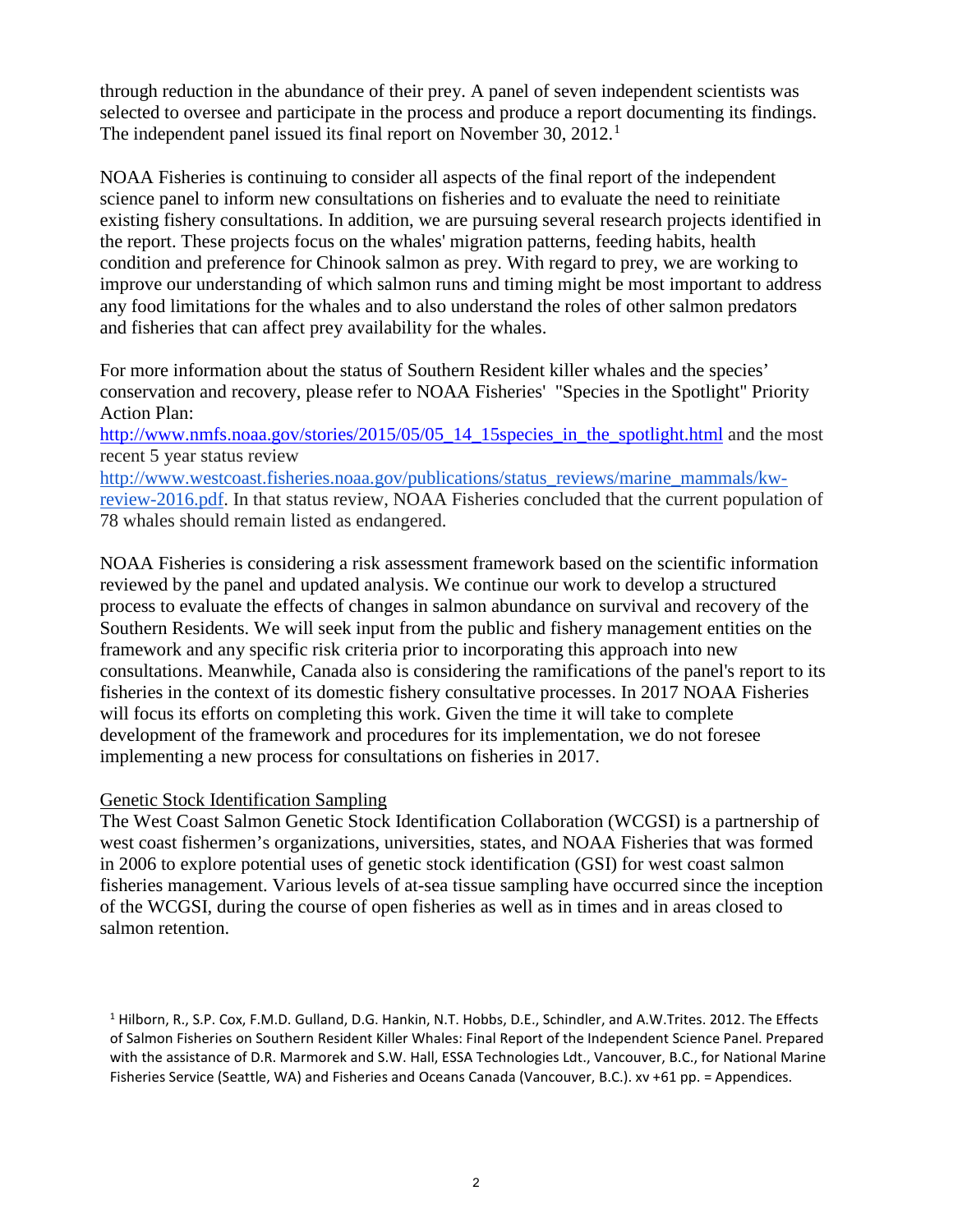In 2017, WCGSI partners intend to conduct sampling of Chinook salmon off the coast of California. A proposal describing the 2017 sampling plan has been submitted to the Council for its consideration. Given the conservation constraints for Klamath River fall Chinook expected in 2017 (discussed below), it seems likely that much of the sampling would need to occur in closed waters. As a result the Council will have to consider the relative merits of implementing the project in 2017. If the project is recommended by the Council, the WCGSI partnership would have to submit an application for a scientific research permit to NOAA Fisheries West Coast Regional Office to allow for non-retention sampling of Chinook salmon in times and areas closed to commercial harvest. Impacts associated with hook-and-release mortality in nonretention GSI sampling will be accounted for when sampling occurs in closed times and areas.

There are differing opinions about the potential applications of GSI data for salmon management, as well as the feasibility and cost of collecting and incorporating such data over the long-term. The WCGSI has proposed a project intended to provide information about distribution and abundance in times and areas that have been largely closed to fishing for over 20 years. NOAA Fisheries recommends that the Council evaluate the proposal through its usual fishery planning process. NOAA Fisheries encourages communication between scientists, advisory committees, and the Council as they consider the 2017 proposal and help direct development of GSI technologies to best serve salmon management over the long term.

#### CHINOOK SALMON

#### Sacramento River Fall Chinook

NOAA Fisheries guidance for Sacramento River fall Chinook salmon in 2017 is to follow the Salmon FMP-defined control rule, which specifies an expected escapement greater than or equal to 122,000 hatchery and natural-area adult spawners.

#### Klamath River Fall Chinook

NOAA Fisheries guidance for Klamath River fall Chinook (KRFC) salmon in 2017 is to follow the Salmon FMP-defined control rule. This control rule specifies a minimum escapement of 11,379 natural-area adult spawners, and requires that the Council consider the following set of factors in recommending an allowable exploitation level that would result in at least this number of spawners:

- The potential for critically low natural spawner abundance, including considerations for substocks that may fall below crucial genetic thresholds;
- Spawner abundance levels in recent years;
- The status of co-mingled stocks;
- Indicators of marine and freshwater environmental conditions:
- Minimal needs for tribal fisheries;
- Whether the stock is currently approaching an overfished condition;
- Whether the stock is currently overfished; and
- Other considerations as appropriate.

The Council may recommend lower exploitation rates as needed to address uncertainties or other year-specific circumstances.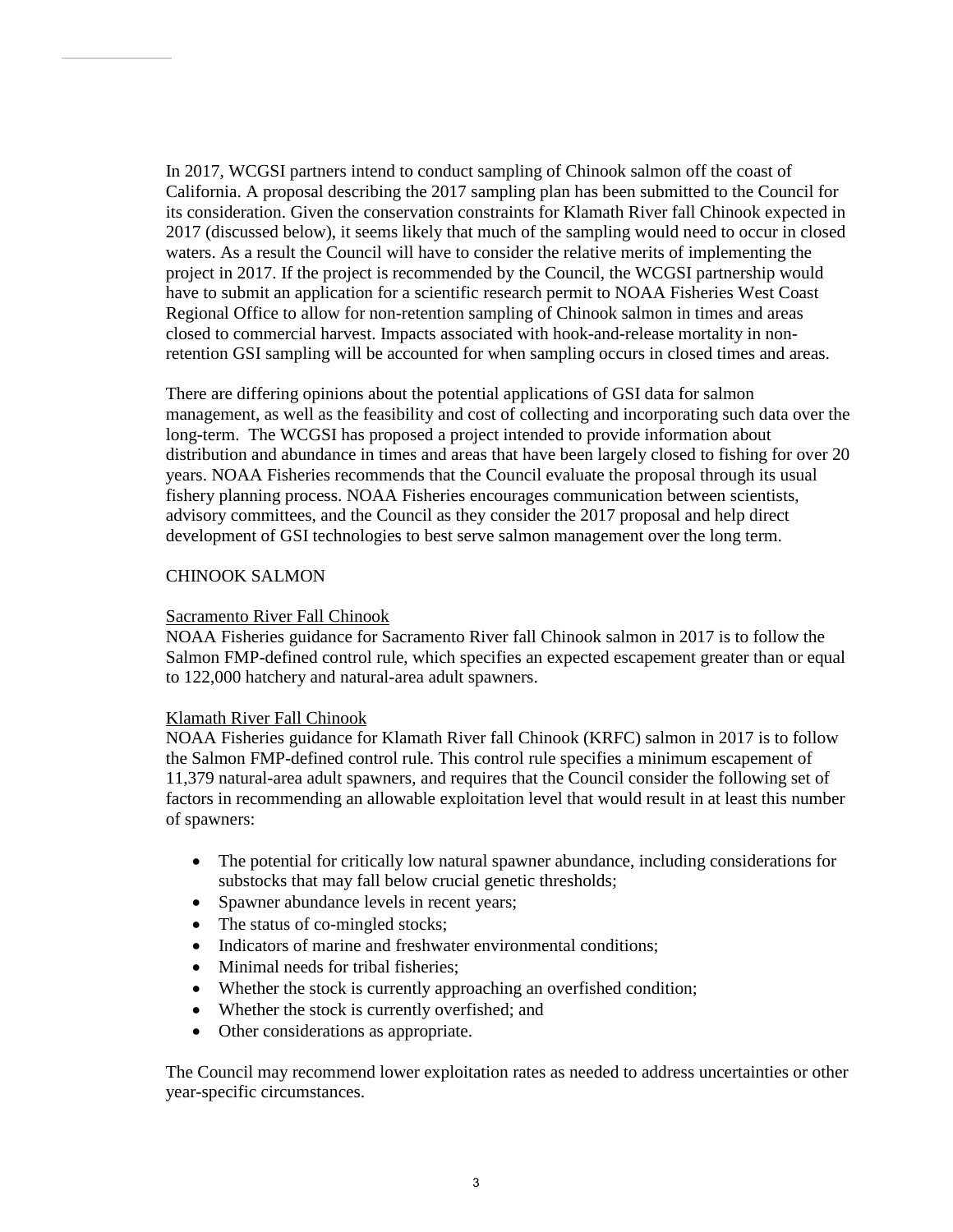The aggregate-age adult abundance forecast for KRFC is the lowest on record by a substantial margin. In the absence of 2017 fisheries, the predicted natural-area spawner escapement is 12,383 adults. This prediction is much lower than both the maximum sustainable yield number of spawners (40,700) and the minimum stock size threshold (30,525). The geometric mean of 2015 natural-area adult escapement, 2016 natural-area adult escapement, and the prediction for 2017 (in the absence of fisheries) is less than the minimum stock size threshold and therefore, as defined in the Salmon FMP, KRFC are approaching an overfished condition. *De minimus* features of the KRFC control rule allow for a maximum exploitation rate of 8.1 percent in 2017. Given the extremely low abundance forecast and resulting low level of allowable fishing mortality, NOAA Fisheries anticipates harvest opportunity will be heavily constrained in the region between Cape Falcon, Oregon, and Point Sur, California.

#### California Coastal Chinook Salmon

The California Coastal (CC) Chinook salmon Evolutionarily Significant Unit (ESU) has been listed as threatened under the ESA since 1999. The current consultation standard for CC-Chinook is from a NOAA Fisheries biological opinion dated April 28, 2000. On June 13, 2005, NOAA Fisheries completed additional consultation on CC-Chinook, and specified actions necessary to implement the reasonable and prudent alternatives (RPAs) of the 2000 biological opinion for this ESU.

The RPAs of the 2000 biological opinion stated that to ensure that CC-Chinook are not subject to increasing harvest rates in the future, limits on the forecast KRFC age-4 ocean harvest rates would serve as the consultation standard. The 2005 re-initiation of consultation affirmed that management measures shall result in a forecast KRFC age-4 ocean harvest rate of no greater than 16 percent. The 2000 biological opinion and 2005 consultation require NOAA Fisheries to collect and examine information that would allow re-evaluation of this consultation standard.

Data are insufficient at this time to move forward with a new CC-Chinook management alternative. Until alternative management strategies become feasible, the 16 percent KRFC age-4 ocean harvest rate will remain as the consultation standard for CC-Chinook.

#### Sacramento River Winter Chinook Salmon

The Sacramento River winter-run Chinook salmon ESU (winter-run) was listed under the ESA as threatened in 1990 and relisted as endangered in 1994. The current consultation standard for winter-run is derived from a NOAA Fisheries biological opinion completed on April 30, [2](#page-3-0)010<sup>2</sup>. The 2010 biological opinion found that the ocean salmon fishery, as managed under the Salmon FMP, was likely to jeopardize the continued existence of the winter-run. This determination was based on the lack of an explicit management process to avoid or reduce impacts to winter-run when this stock is declining and/or facing increased extinction risks. To avoid the likelihood of jeopardizing the existence of winter-run while enabling the continuation of the ocean salmon fishery, NOAA Fisheries developed an  $RPA<sup>2</sup>$  which implemented a new abundance-based management framework for winter-run that is responsive to changes in stock status. The framework was first implemented in the 2012 ocean salmon fishing year.

<span id="page-3-0"></span><sup>2</sup> [http://www.westcoast.fisheries.noaa.gov/fisheries/salmon\\_steelhead/ocean\\_fisheries.html](http://www.westcoast.fisheries.noaa.gov/fisheries/salmon_steelhead/ocean_fisheries.html)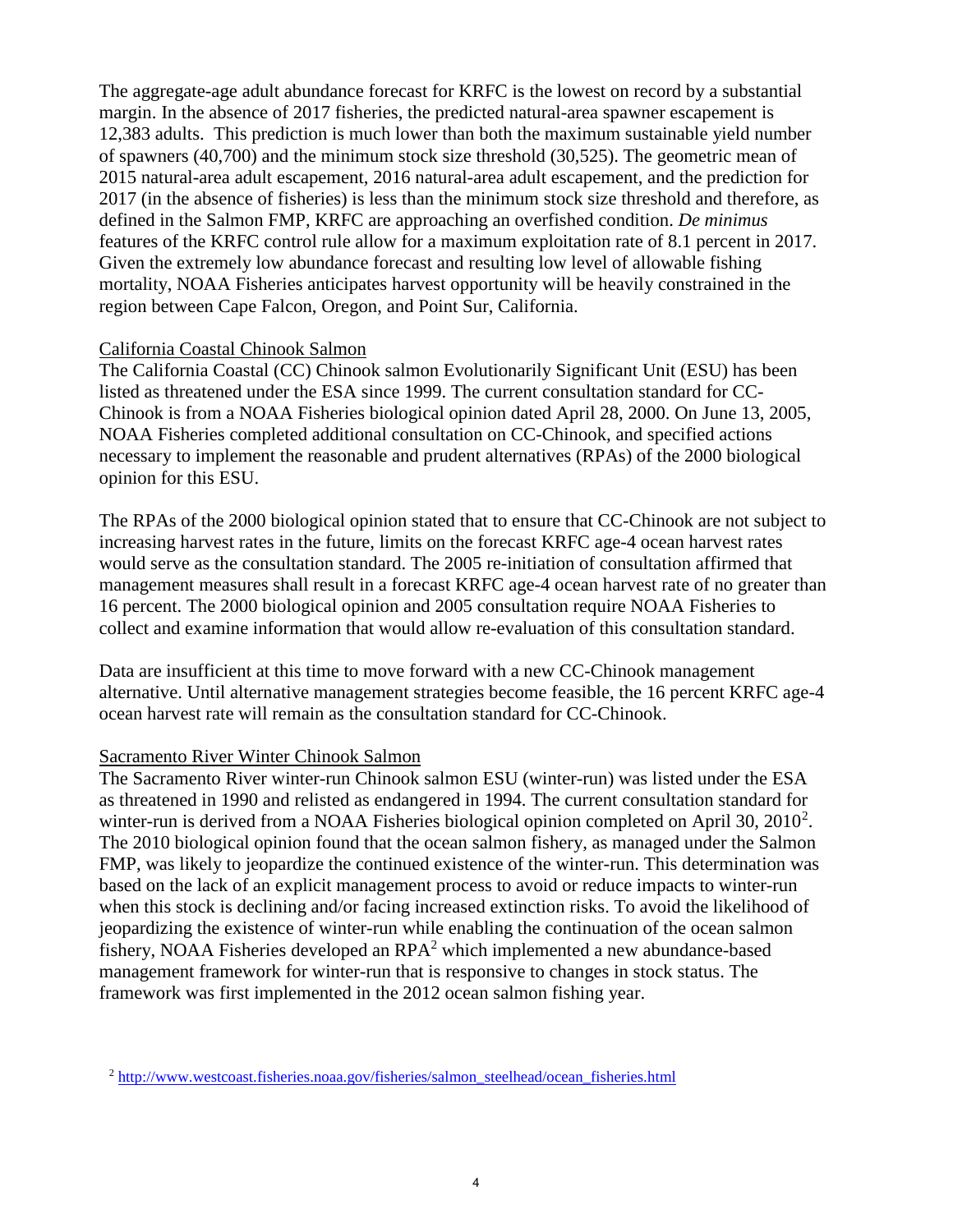NOAA Fisheries continues to examine new information and consider options that will provide the most effective management of winter-run impacts in the ocean salmon fishery, including participating in a PFMC ad-hoc work group focused on exploring alternative control rules. However, for 2017, NOAA Fisheries guidance is to follow the existing winter-run control rule, which specifies a predicted age-3 impact rate of no greater than 15.8 percent in fisheries south of Point Arena, California.

In 2016, the Council took a precautionary approach and recommended winter-run management measures that were more conservative than required by the RPA's management framework. For 2017, NOAA Fisheries recommends and anticipates that the Council again review the best available information related to the status of winter-run and develop management measures that are responsive to that information.

Sacramento winter Chinook are one of eight species identified in NOAA Fisheries' "Species in the Spotlight" initiative. For more information about actions for its conservation and recovery, please refer to its Species in the Spotlight Priority Action Plan: [http://www.nmfs.noaa.gov/stories/2015/05/05\\_14\\_15species\\_in\\_the\\_spotlight.html](http://www.nmfs.noaa.gov/stories/2015/05/05_14_15species_in_the_spotlight.html) .

#### Central Valley Spring Chinook Salmon

The Central Valley spring Chinook ESU was first listed as threatened in 1999. The current consultation standard for Central Valley spring Chinook is from the NOAA Fisheries biological opinion, dated April 28, 2000, on the effects of the ocean salmon fishery on Central Valley spring Chinook and CC-Chinook. The 2000 opinion concluded that the ocean salmon fishery, as regulated under the Salmon FMP and NOAA Fisheries consultation standards for winter-run, is not likely to jeopardize the continued existence of Central Valley spring Chinook. The 2012 management framework implemented for Sacramento River winter-run Chinook offers at least equivalent, and/or additional, restrictions on the ocean salmon fishery than those provided by the previous Sacramento River winter-run Chinook consultation standards. As a result, NOAA Fisheries has determined that the current management framework, along with other regulatory measures in the Salmon FMP, provides sufficient protection for Central Valley spring Chinook for the 2017 fishing year.

#### Lower Columbia River Chinook Salmon

The Lower Columbia River (LCR) Chinook salmon ESU was listed as threatened under the ESA on March 24, 1999. NOAA Fisheries' most recent biological opinion regarding the effects of Council fisheries on LCR Chinook was completed in 2012. The 2012 opinion provides the basis for our guidance in 2017.

LCR Chinook is comprised of a spring component, a "far-north" migrating bright component, and a component of north migrating tules. The bright and tule components both have fall run timing. Of nine historical spring Chinook populations two are considered extinct including the White Salmon and Hood River populations, both located in the Columbia River Gorge above Bonneville Dam. Four of the remaining seven populations are targeted to achieve high viability including the Upper Cowlitz, Cispus (a tributary of the Cowlitz), North Fork Lewis, and Sandy River populations. The historic spawning habitat for the Upper Cowlitz, Cispus, and Lewis River populations in Washington is now largely inaccessible to salmon due to impassable dams. These populations are therefore dependent, for the time being, on the associated hatchery programs.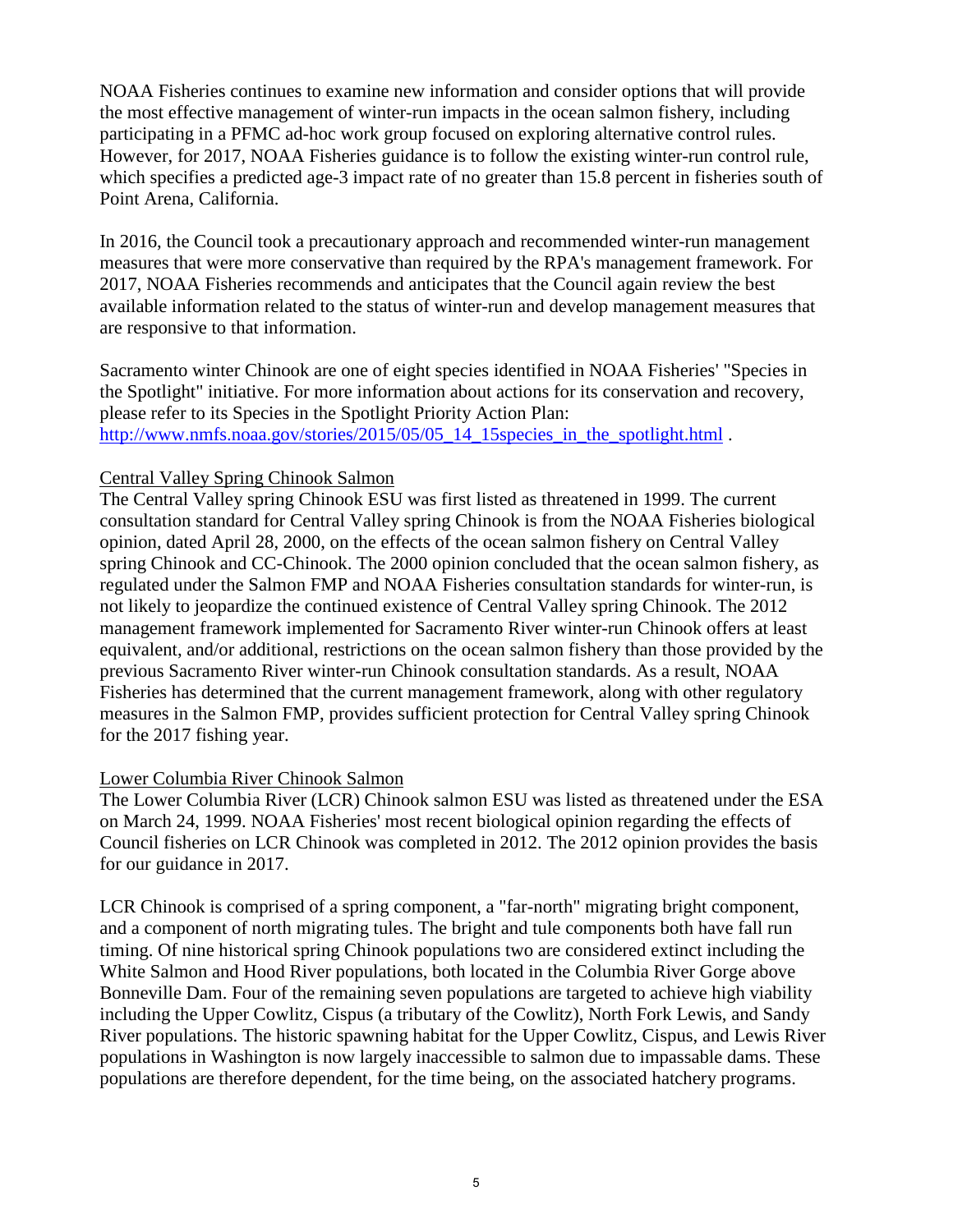The Lower Columbia Salmon and Steelhead Recovery Plan<sup>[3](#page-5-0)</sup> specifies actions to be taken to facilitate recovery of spring Chinook populations in Washington State. The Cowlitz and Lewis River hatcheries are being used, for example, for reintroduction of spring Chinook into the upper basins above the existing dams. The hatchery programs are therefore critical to the overall recovery effort. Given the circumstances, maintaining the hatchery brood stocks for the Cowlitz and Lewis River hatcheries is essential for implementation of specified recovery actions. The Cowlitz Hatchery has met its escapement objective regularly. The forecast for 2017 is 17,100 adults which will again meet the minimum hatchery escapement of 1,550 adults. The Lewis Hatchery did not meet its minimum hatchery escapement goal of 1,500 adults in 2016 with an actual escapement of only 500 Chinook. Lewis hatchery escapements have routinely been above goal, but have been declining in recent years. The 2017 forecast for Lewis River hatchery fish is 700 adults to the tributary mouth similar to the low return in 2016. Given the circumstances, additional management actions to reduce impacts to Lewis River spring Chinook are warranted. NOAA Fisheries understands that the State of Washington will close fishing in the Lewis River during the spring management period, and further that the mainstem Columbia River will be closed to fishing during the spring season from the Washington to Oregon shores extending downstream 0.7miles from the mouth of the Lewis River. Although additional progress is required to meet the high viability objective for the Sandy River, harvest objectives specified for the population through recovery planning are being met. NOAA Fisheries expects that the management agencies will continue to manage in-river fisheries to meet hatchery escapement goals, but no additional management constraints on Council fisheries are considered necessary at this time.

There are two extant natural-origin bright populations in the LCR Chinook ESU including the North Fork Lewis and Sandy River populations. Both populations are considered to be relatively healthy. The North Fork Lewis River population is used as a harvest indicator for ocean and inriver fisheries. The escapement goal used for management purposes for the North Fork Lewis population is 5,700, based on estimates of maximum sustained yield derived from spawnerrecruit analysis. Escapements averaged 10,900 since 2005 and, with few exceptions, have met or exceeded the goal since at least 1980. The Sandy River population is considered to be viable under current harvest conditions in the Lower Columbia River Salmon and Steelhead Recovery Plan (NMFS 2013). Given the long history of healthy returns, and management constraints that will be in place this year for other stocks, NOAA Fisheries does not anticipate the need to take specific management actions in the ocean to protect the bright component of the LCR Chinook ESU in 2017. NOAA Fisheries does expect that the states of Washington and Oregon will continue to monitor the status of the LCR Chinook bright populations, and take the specific actions necessary through their usual authorities to deliver spawning escapement through the fisheries they manage sufficient to maintain the health of these populations.

There are twenty-one separate populations within the tule component of the LCR Chinook ESU. Unlike the spring or bright populations of the ESU, LCR Chinook tule populations are caught in large numbers in Council fisheries, as well as fisheries to the north and in the Columbia River. The biological opinion completed in 2012 analyzed an abundance-based management (ABM) framework based on recommendations from the joint state, tribal, Council, NOAA Fisheries ad

<span id="page-5-0"></span><sup>&</sup>lt;sup>3</sup>[http://www.westcoast.fisheries.noaa.gov/protected\\_species/salmon\\_steelhead/recovery\\_planning\\_and\\_imple](http://www.westcoast.fisheries.noaa.gov/protected_species/salmon_steelhead/recovery_planning_and_implementation/lower_columbia_river/lower_columbia_river_salmon_recovery_sub_domain.html) mentation/lower\_columbia\_river/lower\_columbia\_river\_salmon\_recovery\_sub\_domain.html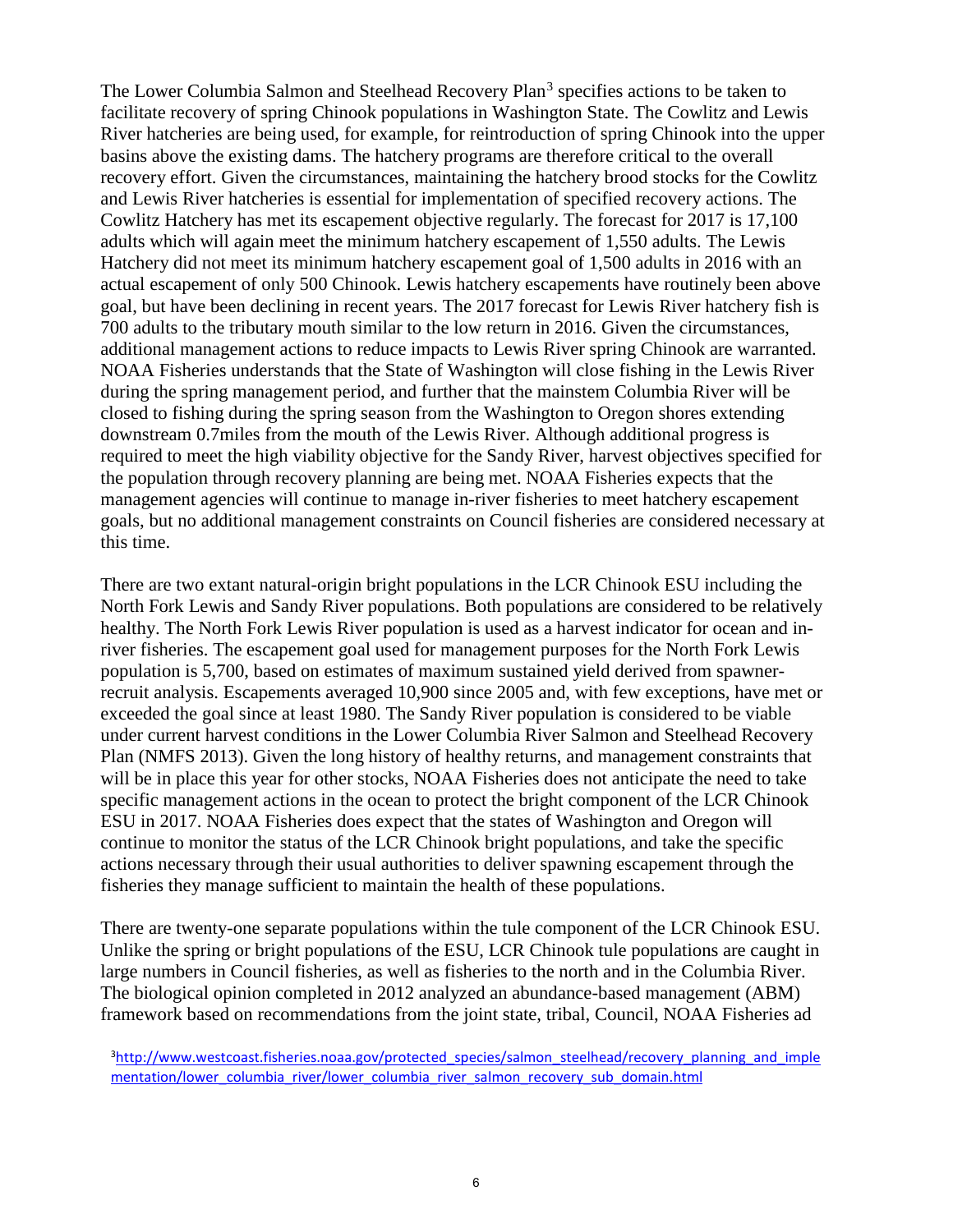hoc Tule Chinook Workgroup and other input to set ESA consultation standards for fisheries. The ABM framework sets the annual exploitation rate limit depending on the abundance of Lower River Hatchery (LRH) tule Chinook (Table 1). The abundance framework, as implemented over time, should have a conservation benefit that is equal or greater to the previous consultation standard of a fixed exploitation rate of 0.36. This is accomplished by reducing harvest when abundance is low and populations are most in need of protection while providing some increase in harvest opportunity when abundance is relatively high.

Since its implementation in 2012, the preseason forecasts for LCR Chinook tule have been high due in large part to favorable ocean survival conditions. As a consequence, the framework has allowed for an exploitation rate limit of 0.41 since its inception. In 2016 the postseason estimate of abundance was 81,900 Chinook compared with the preseason forecast of 113,700 which, in retrospect, would have limited the exploitation rate to 0.38. The observed exploitation rate for 2016 is not yet available.

**Table 1**. Harvest management matrix for LCR Chinook showing allowable fishery exploitation rates based on parental escapement and marine survival index.

| <b>Lower River Hatchery Abundance</b> | <b>Total Exploitation Rate Limit</b> |
|---------------------------------------|--------------------------------------|
| 0-30,000                              | 0.30                                 |
| 30,000-40,000                         | 0.35                                 |
| 40,000-85,000                         | 0.38                                 |
| > 85,000                              | 0.41                                 |

The preseason forecast for LRH Chinook tule in 2017 is 92,400. Therefore, based on the ABM framework, Council fisheries in 2017 should be managed such that the total exploitation rate on LCR Chinook tule in all ocean fisheries and all mainstem Columbia River fisheries below Bonneville Dam does not exceed 0.41.

NOAA Fisheries will continue to focus on implementing the comprehensive transitional strategy described in the recovery plan that links harvest actions to progress on the suite of actions necessary to achieve long-term recovery. In that regard, NOAA Fisheries continues to urge that the parties focus on all aspects of the overall recovery strategy. Monitoring will be critical to verify that the actions specified in the plan are being taken and that populations are responding as expected. Success on both fronts will be necessary to avoid further constraints on harvest in the future.

The harvest framework is part of the comprehensive transition strategy. The 2012 biological opinion called for a review of the harvest framework every three years which is consistent with the call for an ongoing review of the recovery strategy. NOAA Fisheries provided a three-year review of the harvest framework to the Council in September 2015, concluding that more data points are necessary for an adequate comprehensive review, at which time the estimates of exploitation rates from Fishery Regulation Assessment Model (FRAM) should be compared to independent exploitation rate estimates derived from coded-wire tag groups. NOAA Fisheries expects to conduct the next three-year review after the 2017 fishing season.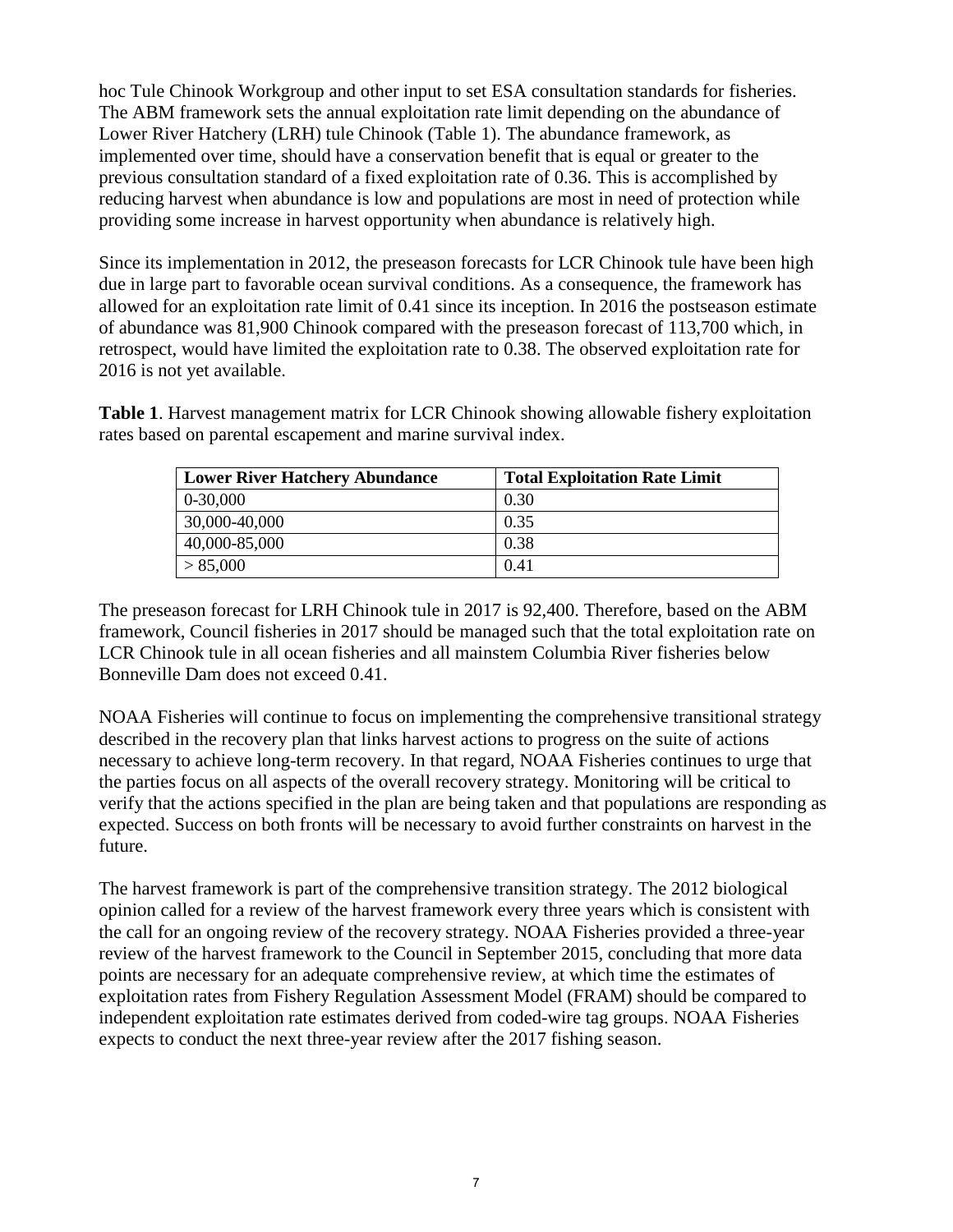## Upper Columbia River Spring-run Chinook Salmon, Upper Willamette River Chinook Salmon, Snake River Spring/Summer-run Chinook Salmon

NOAA Fisheries has considered the effects of Council area fisheries on spring-run Chinook salmon stocks from the Upper Columbia River and Upper Willamette River Basins and spring/summer-run Chinook salmon stocks from the Snake River in prior biological opinions. These stocks are rarely caught in Council fisheries. NOAA Fisheries has determined that management actions designed to limit catch from these ESUs beyond what will be provided by harvest constraints for other stocks are not necessary.

## Snake River Fall-run Chinook Salmon

NOAA Fisheries completed a biological opinion on the Pacific Salmon Treaty Agreement in 2008 where we again considered the effects of fisheries, including Council area fisheries, on Snake River fall-run Chinook. In that opinion, we affirmed that the guidance for ocean fisheries continued to provide a necessary and appropriate level of protection for Snake River fall-run Chinook. NOAA Fisheries requires that the Southeast Alaskan, Canadian, and Council fisheries, in combination, achieve a 30.0% reduction in the age-3 and age-4 adult equivalent total exploitation rate relative to the 1988-1993 base period. The Council fisheries in 2017 therefore must be managed to ensure that the 30.0% base period reduction criterion for the aggregate of all ocean fisheries is achieved.

# Puget Sound Chinook Salmon

While NOAA Fisheries is providing formal guidance for the PFMC fisheries for 2017, we acknowledge the importance of, and continue to strongly support, the integrated management structure between the Council and North of Falcon planning processes. The Salmon FMP includes management objectives for each Puget Sound Chinook stock based on ESA consultation standards. All of the requirements of the Salmon FMP for Puget Sound Chinook stocks are described in terms of total or southern U.S. impacts rather than PFMC-specific impacts. Also, under the current management structure, Council fisheries are included as part of the suite of fisheries that comprise the fishing regime negotiated each year by the co-managers under *U.S. v. Washington* to meet management objectives for Puget Sound and Washington Coastal salmon stocks. Therefore, in adopting its regulations, the Council must determine that its fisheries, when combined with the suite of other fisheries impacting this ESU, meet the management targets set for populations within this ESU. For that reason, NOAA Fisheries provides the following guidance for fisheries managed under the PFMC and describes its expectations for the full suite of southern U.S. fisheries that will affect Puget Sound Chinook stocks in 2017.

In 2011, NOAA Fisheries authorized take under the ESA associated with a comprehensive, multi-year joint Resource Management Plan (RMP) developed by the Washington Department of Fish and Wildlife and the Puget Sound Treaty Tribes (Puget Sound co-managers). The ESA take limit for fisheries implemented under the terms of that RMP expired May 1, 2014. Since that time, NOAA Fisheries has conducted consultations on annual harvest plans based on the provisions of the 2010 RMP as amended by population-specific provisions in the annual harvest plans. We anticipate we will do the same for 2017 fisheries. Although the co-managers have not yet provided a Puget Sound Chinook harvest plan for 2017 fisheries, we understand from our discussions with them that they plan to rely on conservation objectives consistent with the amended provisions of the RMP with three exceptions. For the White River population, the management objective is 22 percent in southern U.S. waters instead of a total exploitation rate of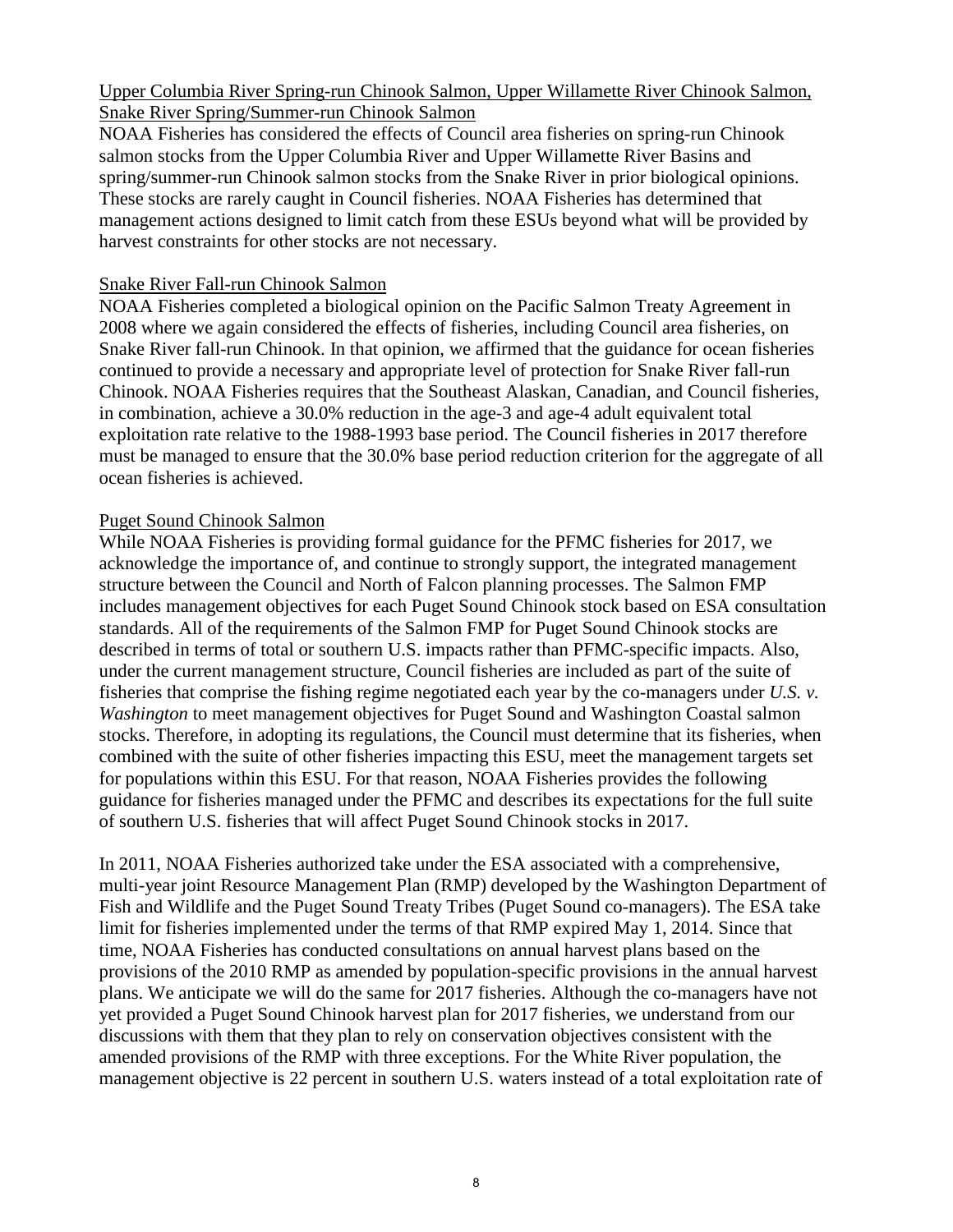20 percent as was the case prior to the update of the FRAM base period. The previous FRAM model greatly underestimated impacts in northern fisheries. For 2017, NOAA Fisheries assumes that exploitation of White River Chinook in northern fisheries will be similar to the recent year average of 6.3 percent under the new FRAM based period based on Canada's continued domestic concerns for its stocks. In that case, the anticipated total exploitation rate of just less than 29% in 2017 is equivalent to the previous management objective of 20% under the old base period. Additional spawner-recruit analysis provided by the co-managers indicates this is a conservative approach consistent with the productivity of the population. Similarly, the management objective for Nooksack spring Chinook of 10% was also calibrated to the new FRAM base period including a precautionary buffer in recognition of the very poor status of the management unit.

For Nisqually Chinook, NOAA Fisheries and the co-managers agree a comprehensive long-term mitigation strategy that replaces the one built around the Nisqually weir is necessary in going forward in order to address the risks associated with the proposed exploitation rate and associated hatchery programs. Although the co-managers have made substantial progress on a sound, conceptual approach over the last two years, key components necessary for successful implementation are not yet complete. Until that strategy is in place, NOAA Fisheries has required a gradual reduction in the exploitation rate for Nisqually Chinook that began in 2016. For the 2017 fishing season, Nisqually Chinook should be managed for a total exploitation rate of 47% on unmarked Nisqually Chinook.

The conservation objectives for all Puget Sound Chinook populations are summarized in Table 2, although it will be necessary for the co-managers to confirm the conservation objectives they intend to propose for 2017. The management approach in the RMP and subsequent annual plans consists of a two-tiered harvest regime (normal and critical), that is responsive to stock and northern fishery status. The harvest objectives in the RMP are a mixture of total and southern U.S. exploitation rates and escapement goals. Under conditions of normal abundance, the exploitation rates and escapement goals, listed on the left of Table 2, apply. However, when a particular management unit is 1) not expected to meet its low abundance threshold, or, 2) if the anticipated northern fisheries exploitation rate is projected to exceed the difference between a management unit's Exploitation Rate Ceiling and the Critical Exploitation Rate Ceiling (CERC), the co-managers will constrain their fisheries such that either the Exploitation Rate Ceiling is not exceeded, or the CERC, listed on the right of Table 2, is not exceeded. Preseason run size information indicates that the Dungeness, North and South Fork Nooksack early, Mid-Hood Canal, Sammamish, North Fork and South Fork Stillaguamish populations are below their low abundance thresholds in 2017.

The recent work to update the FRAM base period indicates that fisheries continue to exceed exploitation rate ceilings for the Puyallup and Skokomish Chinook populations. We will work with the co-managers during the North of Falcon process to determine the reasons for this pattern and the actions that the co-managers will take to ensure exploitation rates in 2017 to meet their objectives. It is essential that fishing plans be designed using the best available information and with an expectation that the conservations objectives will not be exceeded.

Finally, we are reassured by the co-managers' efforts in recent months to avoid any delay in a co-manager agreement on Puget Sound fisheries as occurred in 2016. However, we understand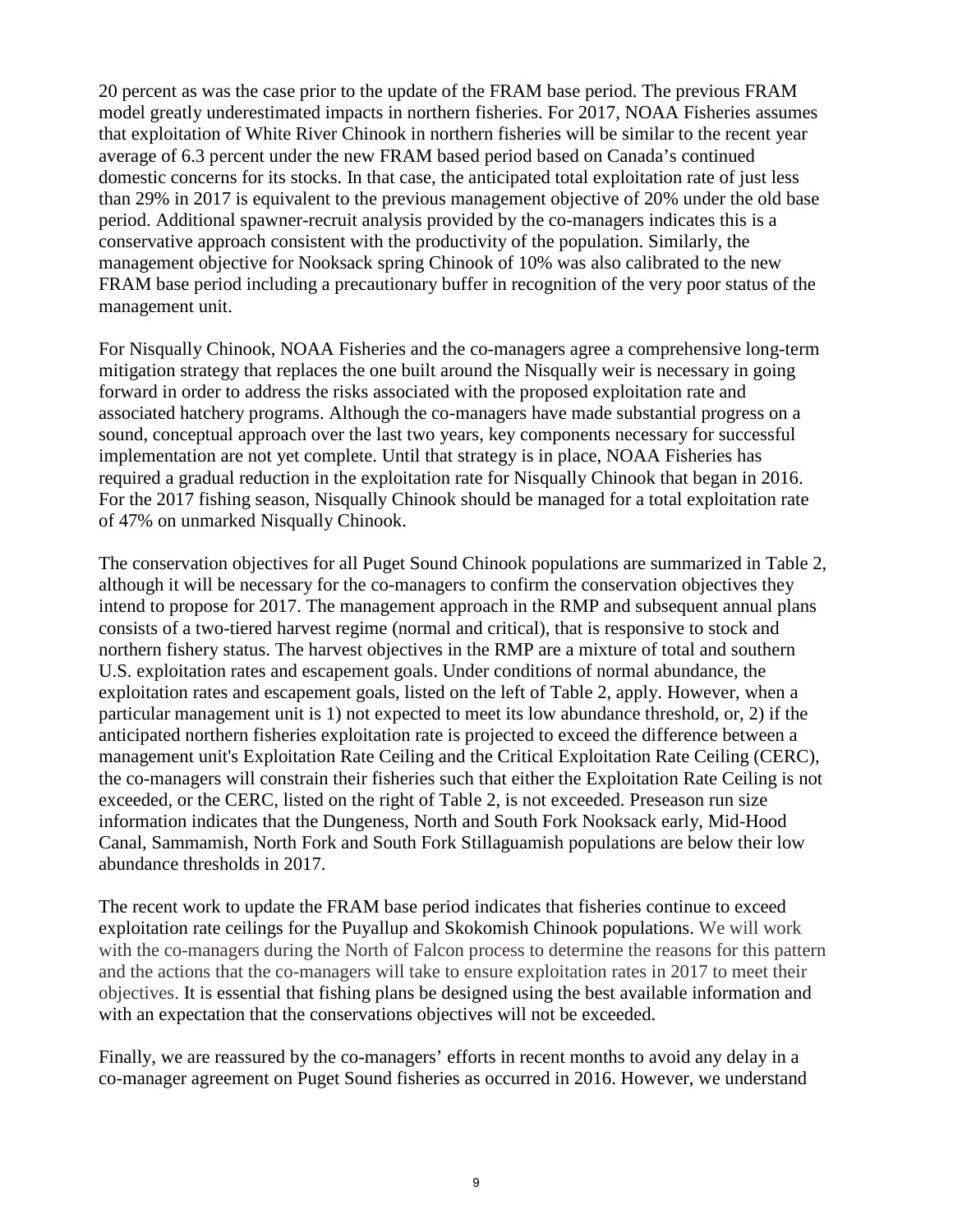|                                                                         | <b>Normal Abundance Regime</b>   |                                        |                           | <b>Minimum Fishing Regime</b>                         |        |                                            |  |
|-------------------------------------------------------------------------|----------------------------------|----------------------------------------|---------------------------|-------------------------------------------------------|--------|--------------------------------------------|--|
|                                                                         | <b>Exploitation Rate Ceiling</b> |                                        |                           | <b>Critical Exploitation</b>                          |        |                                            |  |
|                                                                         |                                  |                                        |                           | Low                                                   | Rate   |                                            |  |
| <b>Management</b><br><b>Unit/Population</b>                             | <b>Total</b>                     | <b>Southern US</b><br>(PT=Preterminal) | <b>Escapement</b><br>Goal | <b>Abundance</b><br><b>Threshold</b>                  | So. US | <b>Preterminal</b><br>So. US               |  |
| Nooksack spring<br>NF Nooksack<br><b>SF Nooksack</b>                    | Minimum Fishing Regime applies   |                                        |                           | 1,000 <sup>4</sup><br>1,000 <sup>4</sup>              | 10.0%  |                                            |  |
| Skagit Summer/Fall<br><b>Upper Skagit</b><br>Lower Skagit<br>Lower Sauk | 50.0%                            |                                        |                           | 4,800<br>2,200<br>900<br>400                          | 17.0%  |                                            |  |
| <b>Skagit Spring</b><br>Suiattle<br><b>Upper Sauk</b><br>Cascade        | 38.0%                            |                                        |                           | 576<br>170<br>130<br>170                              | 18.0%  |                                            |  |
| Stillaguamish<br>NF Stillaguamish<br>SF Stillaguamish                   | 25.0%                            |                                        |                           | $700^{4}$<br>$500^{4}$<br>200 <sup>4</sup>            | 15.0%  |                                            |  |
| Snohomish<br>Skykomish<br>Snoqualmie                                    | 21.0%                            |                                        |                           | 2,800 <sup>4</sup><br>$1,745^4$<br>521 <sup>4</sup>   | 15.0%  |                                            |  |
| Lake Washington<br><b>Cedar River</b>                                   |                                  | 20.0%                                  |                           | 200                                                   |        | 10.0%                                      |  |
| Green                                                                   |                                  | 15% PT                                 | 5,800                     | 1,800                                                 |        | 12.0%                                      |  |
| White River                                                             |                                  | 22% <sup>5</sup>                       |                           | 200                                                   | 15.0%  |                                            |  |
| Puyallup                                                                | 50.0%                            |                                        |                           | 500                                                   |        | 12.0% <sup>6</sup>                         |  |
| Nisqually $7$                                                           | 47.0%                            |                                        |                           | 700                                                   |        | 50%<br>reduction of<br>SUS ER <sup>7</sup> |  |
| Skokomish                                                               | 50.0%                            |                                        |                           | 800 natural <sup>8</sup><br>500 hatchery <sup>8</sup> |        | 12.0%                                      |  |
| Mid-Hood Canal                                                          |                                  | 15.0% PT                               |                           | 400                                                   |        | 12.0%                                      |  |
| Dungeness                                                               |                                  | 10.0%                                  |                           | 500                                                   | 6.0%   |                                            |  |
| Elwha                                                                   |                                  | 10.0%                                  |                           | 1,000                                                 | 6.0%   |                                            |  |

**Table 2.** Puget Sound Chinook conservation objectives for the 2017 fishing year.

<sup>4</sup> Threshold expressed as natural-origin spawners.

<span id="page-9-4"></span><span id="page-9-3"></span><span id="page-9-2"></span>8 Anticipated hatchery or natural escapements below these spawner abundances trigger specific additional management actions.

<sup>&</sup>lt;sup>5</sup> NOAA Fisheries expects Canadian fisheries to remain constrained similar to the recent 5 years. Therefore, the total exploitation rate for White River Chinook in 2017 is expected to be less than 29%.

<span id="page-9-1"></span><span id="page-9-0"></span><sup>&</sup>lt;sup>6</sup> The total southern U.S. exploitation rate for the Puyallup is expected to fall within the range of 23% to 27%.

<sup>7</sup> Southern U.S. ER ceiling will be one-half (50%) of the difference between 50% exploitation rate objective and the expected ER associated with fisheries in Alaska and British Columbia.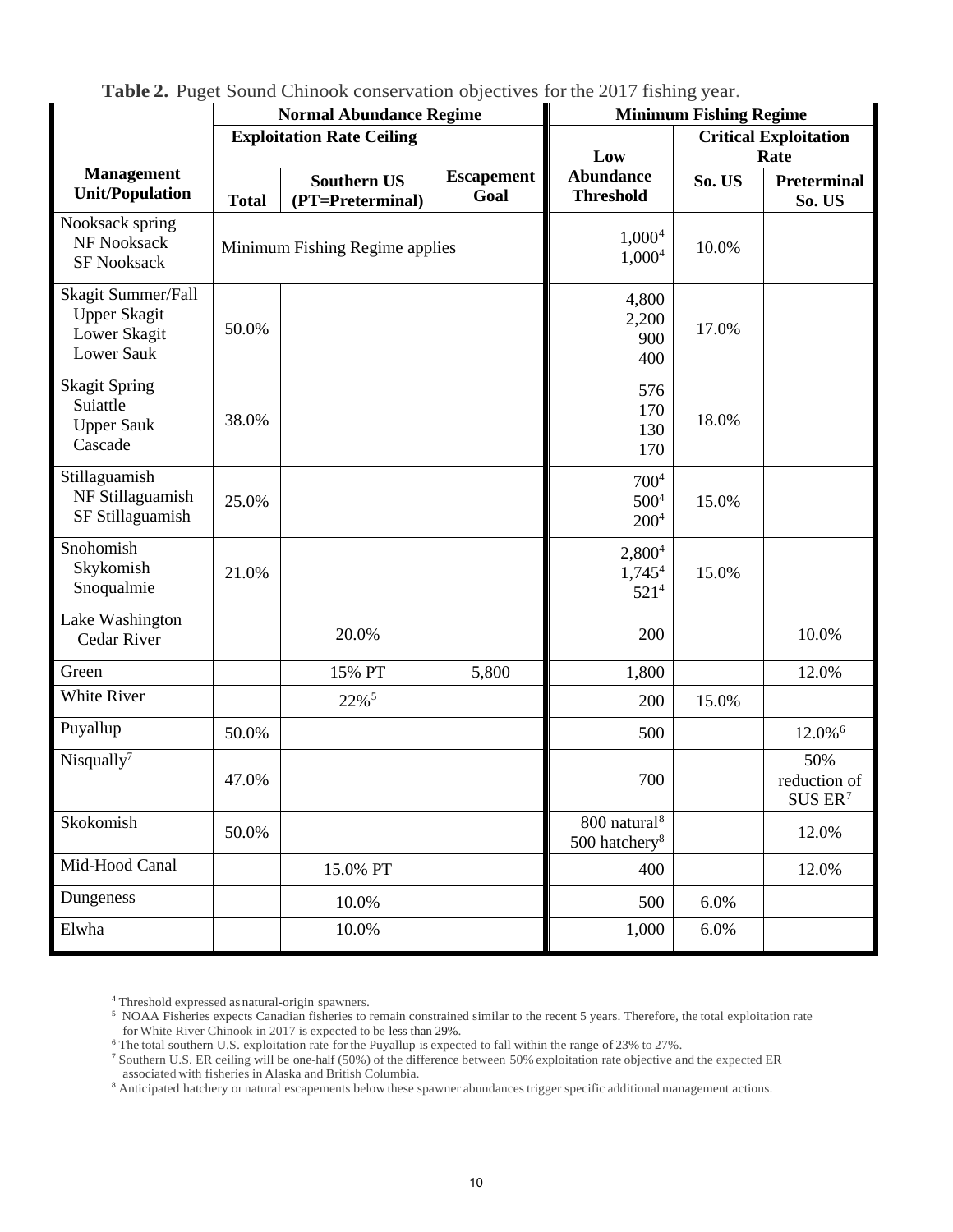that there continues to be some anxiety and skepticism about the upcoming season should the comanagers fail to reach agreement on fisheries in Puget Sound and how that might affect NOAA Fisheries approval of PFMC fisheries. The impact of the PFMC fisheries on threatened Puget Sound Chinook was most recently addressed in a 2004 biological opinion (NMFS 2004). The 2004 opinion found that exploitation rates in Council area fisheries within the range observed for brood years 1991-1998 would not jeopardize the continued existence of the species. Impacts on Puget Sound Chinook stocks in Council fisheries are generally quite low. Exploitation rates on Puget Sound spring Chinook and fall Chinook stock aggregates have been less than two percent and five percent on average, respectively, in recent years, consistent with the rates in the 2004 biological opinion. In determining if the PFMC fisheries comply with the ESA, NOAA Fisheries would need to assess whether the proposed PFMC fisheries have similarly low impacts on Puget Sound Chinook stocks. However, this does not by itself ensure that NOAA Fisheries could approve PFMC management measures without some form of assurance regarding Puget Sound fisheries. As noted above, under the current management structure, the management objectives under the Salmon FMP account for combined fishery impacts. NOAA Fisheries must also make a determination that the measures are consistent with "other applicable law" including the provisions of the Pacific Salmon Treaty and exercise of treaty rights (Thom 2017).

In summary, while this document provides formal guidance for the PFMC fisheries in 2017, we acknowledge the importance of the integrated management structure between the Council and North of Falcon planning processes. Because impacts in Council fisheries are low, management actions taken to meet conservation objectives will occur primarily in Puget Sound fisheries. However, since impacts in all fisheries are considered in meeting the objectives, NOAA Fisheries must be assured even in the event of a lack of North of Falcon agreement, that the final option adopted at the April 2017 Council meeting when combined with Puget Sound fisheries negotiated during the North of Falcon process meets the escapement goals and exploitation rates for each Puget Sound Chinook management unit included in Table 2, after applying the appropriate regime to the status of each management unit anticipated in 2017. As was the case in 2016, failure to reach the necessary agreements through the North of Falcon process by the end of the April 2017 Council meeting will complicate NOAA Fisheries ability to approve regulations for Council area fisheries and to complete the biological opinion for Puget Sound fisheries by May 1, 2017.

We also note that NOAA Fisheries will conduct a new consultation on the effects of 2017 Puget Sound salmon fisheries on Puget Sound Chinook and steelhead taking into account impacts to these species in ocean fisheries and based on this guidance. The ultimate ESA determination shall be provided when the biological opinion for those species is completed.

#### COHO SALMON

#### Oregon Coast Coho Salmon

The ESA listing status of Oregon Coast (OC) coho has changed over the years. On February 11, 2008, NOAA Fisheries again listed OC coho as threatened under the ESA. Regardless of their listing status, the Council has managed OC coho consistent with the terms of Amendment 13 of the Salmon FMP as modified by the expert advice of the 2000 ad-hoc Workgroup. NOAA Fisheries approved the management provisions for OC coho in connection with its ESA section 7 consultation on Amendment 13 in 1999, and has since supported use of the related expert advice.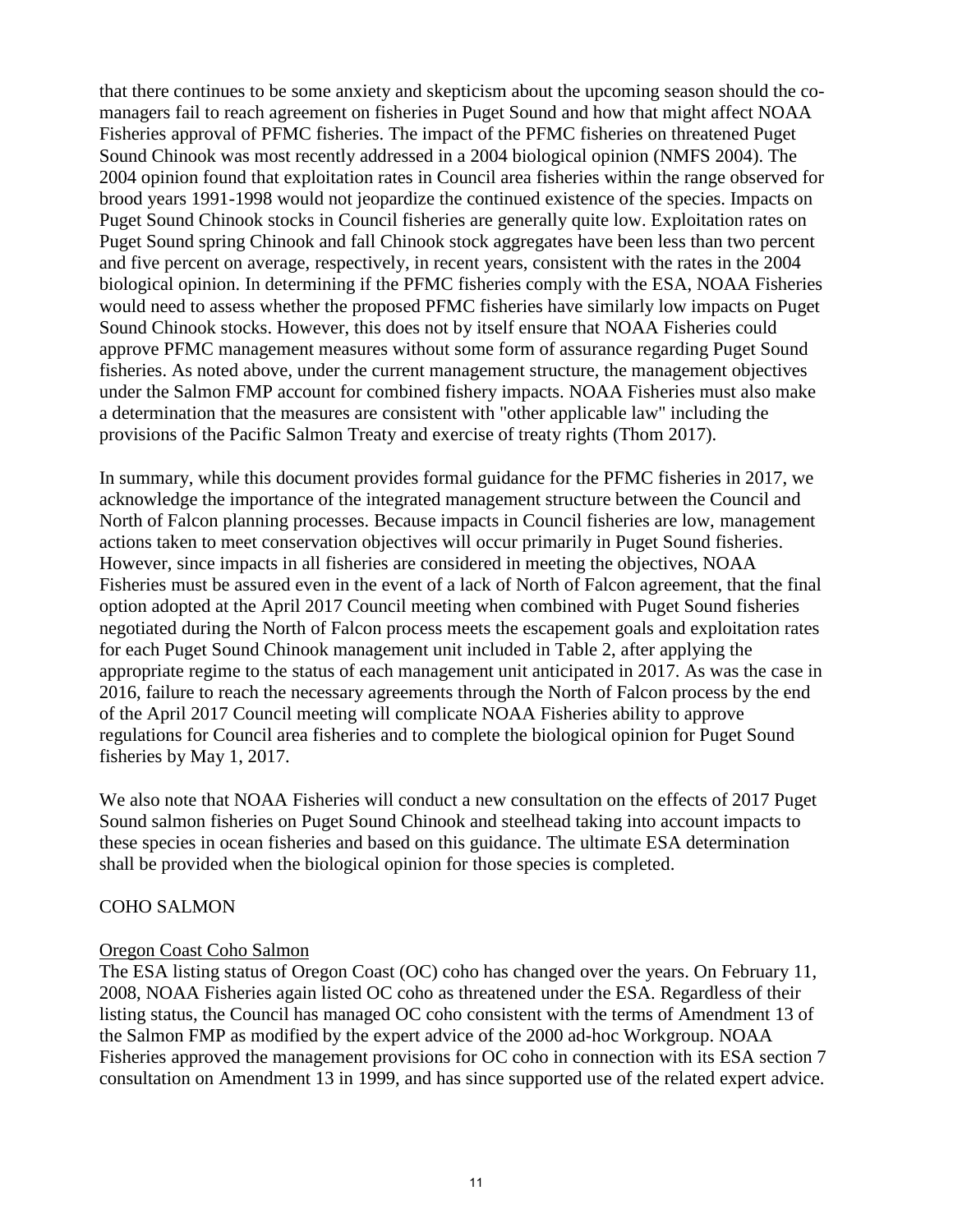The applicable spawner status in determining the appropriate exploitation rate is the lowest of the northern, north-central, and south-central sub-aggregates. For the 2017 season, the spawner status for each sub-aggregate (Northern, north-central, and south-central) is high. The marine survival index is in the medium category. Under these circumstances, the Workgroup report requires that the exploitation rate be limited to no more than 0.30. Although the south subaggregate is included in the harvest matrix described in Amendment 13 as modified by the 2000 Workgroup, the south sub-aggregate is part of the Southern Oregon/Northern California Coastal coho ESU and is managed subject to provisions that are described below for that ESU.

Managers should continue to coordinate ocean fishery impacts with desired terminal fishery opportunities for wild coho salmon to ensure that the impacts remain within the overall limits specified for the sport fishery per the Fishery Management and Evaluation Plans for the rivers and lakes of the OC coho ESU. For 2017, the ocean fisheries plus the specific river sport fisheries are subject to a limit of 0.30 in each sub-aggregate.

#### Lower Columbia River Coho

The Lower Columbia River coho (LCR coho) ESU was listed as threatened under the ESA on June 28, 2005. NOAA Fisheries' most recent biological opinion regarding the effects of Council fisheries on LCR coho was completed in 2014. The 2014 opinion provides the basis for our guidance in 2017.

The harvest matrix manages fisheries subject to a total exploitation rate limit that is set each year based upon parental escapement and marine survival (Table 3). The total exploitation rate on LCR coho salmon in all marine area fisheries and fisheries in the mainstem Columbia River below Bonneville Dam must not exceed the year-specific exploitation rate limit. The harvest matrix should be reviewed periodically beginning after the third year of implementation (i.e. 2018). The purpose of the review is to assess performance, and assumptions and expectations described in the Beamesderfer et al. (2014) analysis.

**Table 3.** Harvest management matrix for LCR coho showing allowable fishery exploitation rates based on parental escapement and marine survival index.

|                                               |                        | Marine Survival Index<br>(based on return of jacks per hatchery smolt) |                  |                   |                        |             |                           |
|-----------------------------------------------|------------------------|------------------------------------------------------------------------|------------------|-------------------|------------------------|-------------|---------------------------|
| Parental Escapement<br>(rate of full seeding) | Very Low<br>$\leq 6\%$ | Low<br>$(58\%)$                                                        | Medium<br>(517%) | High<br>$(540\%)$ | Very High<br>$(>40\%)$ |             |                           |
| Normal                                        | $\geq 0.30$            | 10%                                                                    | 15%              | 18%               | <b>23%</b>             | 30%         | Allowable<br>exploitation |
| Very Low                                      | ${}< 0.30$             | $\leq 10\%$                                                            | $\leq 15\%$      | $\leq 18\%$       | $\leq 23\%$            | $\leq 30\%$ | rate                      |

For the 2017 season, parent escapement is in the normal category. The marine survival index is in the medium category. Therefore, Council fisheries in 2017 should be managed such that the total exploitation rate in all fisheries on LCR coho below Bonneville Dam does not exceed 18 percent.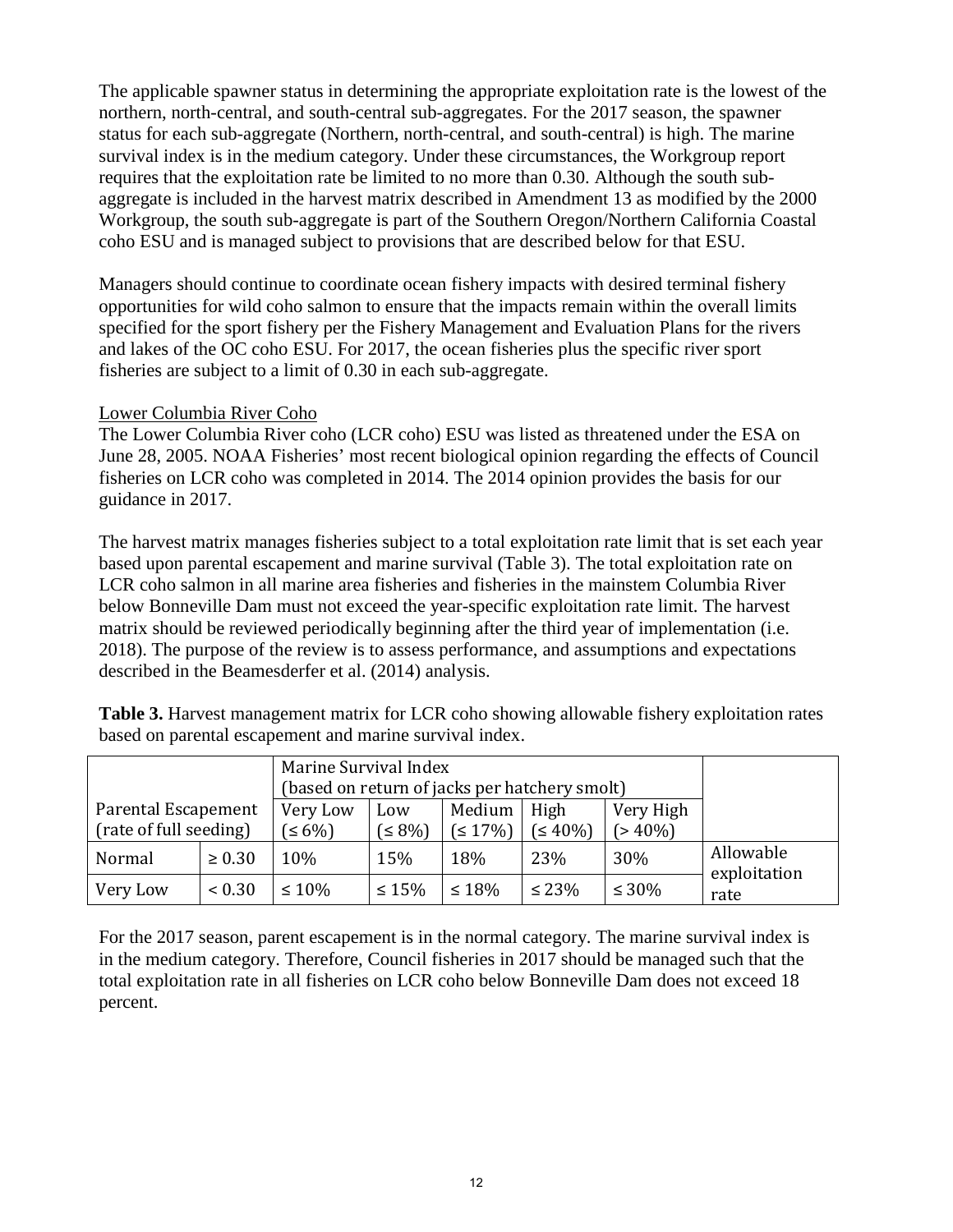## Southern Oregon/Northern California Coastal Coho Salmon

The Southern Oregon/Northern California Coastal coho ESU (SONCC coho) has been listed as threatened under the ESA since 1997. The current consultation standard for SONCC coho is from a NOAA Fisheries biological opinion dated April 28, 1999. The Rogue/Klamath coho hatchery stock is used as an indicator of fishery impacts on SONCC coho. The 1999 biological opinion requires that management measures developed under the Salmon FMP achieve an ocean exploitation rate on Rogue/Klamath coho hatchery stocks of no more than 0.13.

## Central California Coastal Coho Salmon

The Central California Coastal coho ESU (CCC coho) was listed as threatened under the ESA in 1996 and relisted as endangered in 2005. The current consultation standard for CCC coho is from a NOAA Fisheries biological opinion dated April 28, 1999. Information on past harvest or nonretention mortality rates is lacking for CCC coho. In the absence of more specific information, the 1999 biological opinion requires that directed fishing for coho and retention of coho in Chinook-directed fisheries be prohibited off California.

CCC coho salmon are one of eight species recently identified in NOAA Fisheries' new "Species in the Spotlight" initiative. For more information about actions for its conservation and recovery, please refer to its Species in the Spotlight Priority Action Plan: [http://www.nmfs.noaa.gov/stories/2015/05/05\\_14\\_15species\\_in\\_the\\_spotlight.html](http://www.nmfs.noaa.gov/stories/2015/05/05_14_15species_in_the_spotlight.html) .

# CHUM SALMON

## Hood Canal Summer-run Chum

Chum salmon are not targeted and are rarely caught in Council salmon fisheries. However, the Salmon FMP requires fisheries to be managed consistent with NOAA Fisheries' ESA standards for listed species, which includes the Hood Canal summer-run chum salmon ESU. The Summer Chum Salmon Conservation Initiative (PNPTC and WDFW 2000), approved by NOAA Fisheries under Limit 6 of the ESA 4(d) Rule describes the harvest actions that must be taken to protect listed Hood Canal summer-run chum salmon both in Washington fisheries managed under the jurisdiction of the PFMC and Puget Sound fisheries managed by the state and tribal fishery managers.

Under the terms of the Conservation Initiative, chum salmon must be released in non-treaty sport and troll fisheries in Washington catch Area 4 from August 1 through September 30. The Conservation Initiative does not require release of chum salmon in tribal fisheries in catch Area 4 during the same period, but does recommend that release provisions be implemented. As in previous years, tribal managers will discuss implementation of these provisions during the North of Falcon planning process.

#### SOCKEYE SALMON

#### Snake River Sockeye Salmon and Ozette Lake Sockeye Salmon

Sockeye salmon are rarely caught in Council salmon fisheries. In previous biological opinions, NOAA Fisheries determined that PFMC fisheries were not likely to adversely affect Snake River or Ozette Lake sockeye salmon. Therefore, management constraints in ocean fisheries for the protection of listed sockeye salmon are not considered necessary.